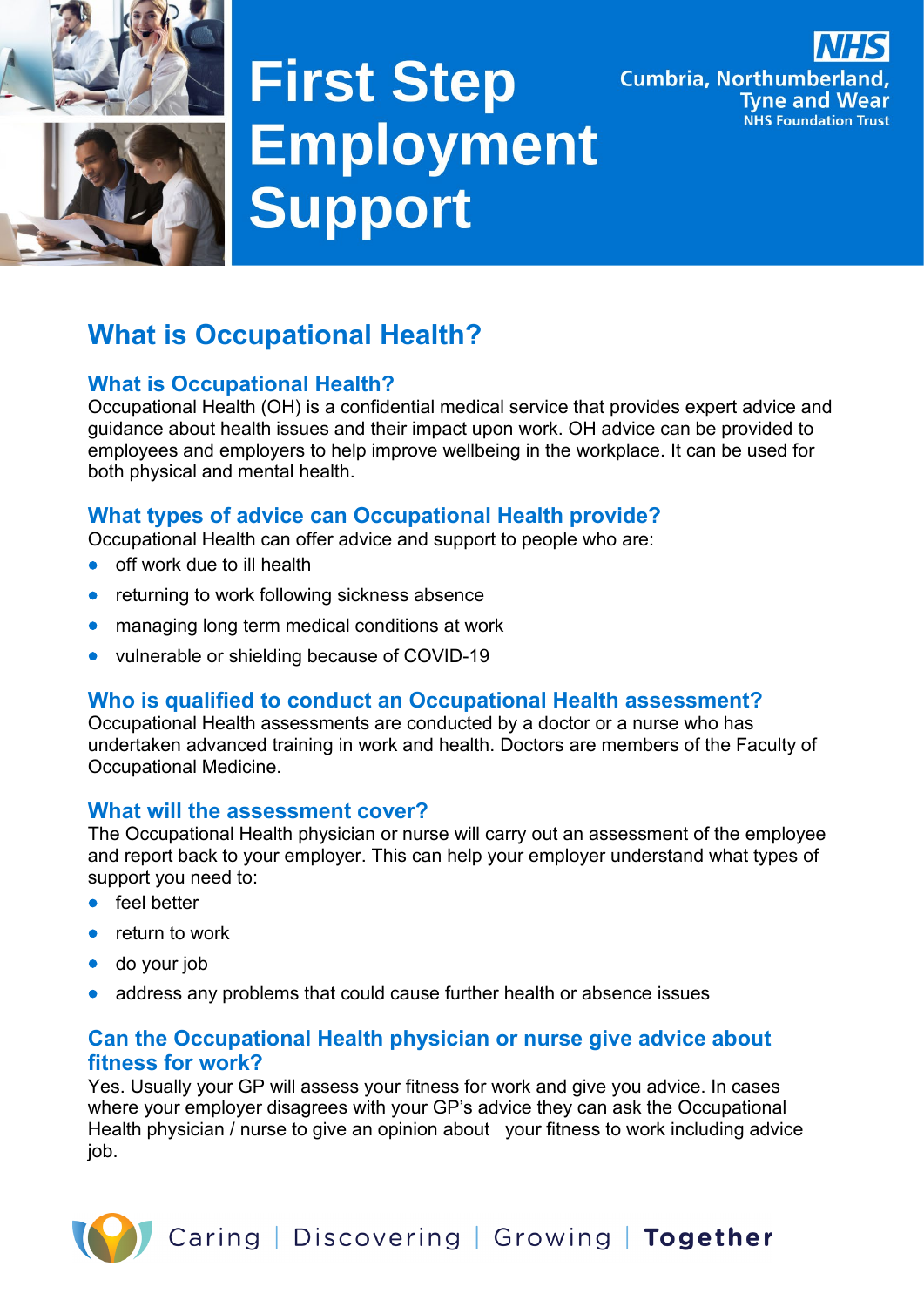# **Confidentiality**

We promise to use your information fairly and legally, and in line with local and national policies. You have a right to understand how your information is used and you can request a copy of the information we hold about you at any time. First Step Practitioners and First Step Employment Advisors work alongside each other to provide integrated employment support and will have shared access to your information. Please speak to your First Step Practitioner if you have any questions about your information and your clinical record.

#### **What if I have a comment, suggestion, compliment or complaint about the service?**

If you want to make a comment, suggestion, compliment or complaint you can:

- talk to the people directly involved in your care
- ask a member of staff for a feedback form, or complete a form on the Trust website www.cntw.nhs.uk (click on the 'Contact Us' tab)
- telephone the Complaints Department Tel: 0191 245 6672
- email complaints@cntw.nhs.uk Please note that information sent to the Trust via email is sent at your own risk

We are always looking at ways to improve services. Your feedback allows us to monitor the quality of our services and act upon issues that you bring to our attention.

You can provide feedback in the following ways:

- the quickest way for you to do this is to complete our short online survey at [www.cntw.nhs.uk/poy](http://www.cntw.nhs.uk/poy)
- complete a Points of You survey, available on wards, reception areas or from staff.